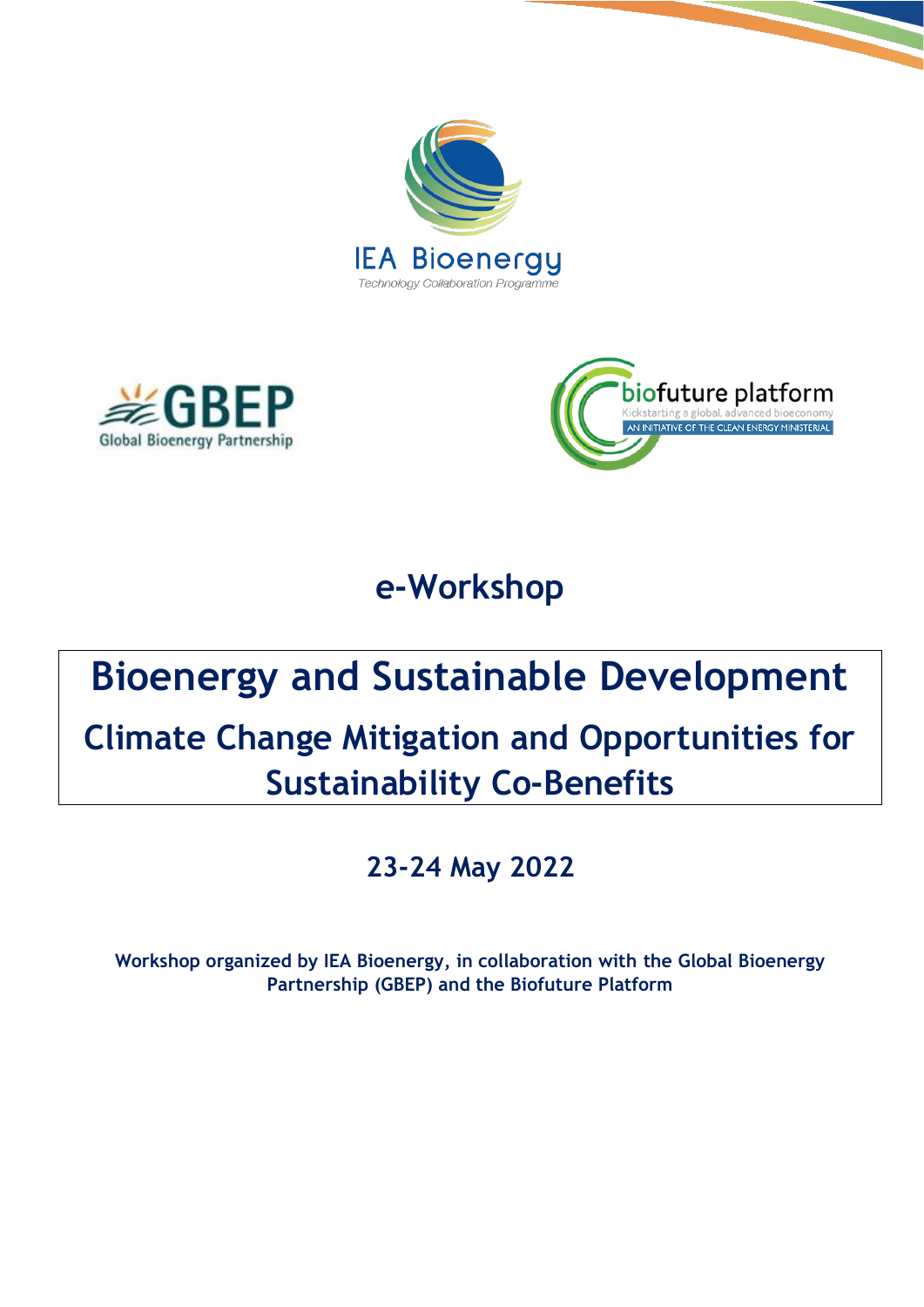#### **INTRODUCTION**

Modern bioenergy  $^1$  is the largest source of renewable energy in the world and is expected to grow substantially as one of complimentary pathways to support decarbonization initiatives to limit global warming by 1.5°C. Given these trends, it is expected that there will be a significant increase in sustainablysourced biomass as bioenergy systems are adopted under national climate change and circular economy policies. While it is likely that much of the additional biomass will be sourced from waste and residue streams, biomass sourced from purpose-grown crops are also expected to increase.

IEA Bioenergy recently published an overview of 37 case studies  $^2$  from 18 nations worldwide to understand how biomass supply chains can support bioenergy production, while simultaneous contributing to sustainable development goals<sup>3</sup>. Beyond directly contributing to the provision of affordable and sustainable energy and climate change mitigation, several of the analyzed cases contributed to sustainable land management, restoration of degraded lands, and improving economic opportunities and resilience in rural areas.

The workshop will contain two parts: The first session (on Monday 23 May) will examine debates surrounding the contribution of bioenergy to climate change mitigation. The second session (on Tuesday 24 May) will consider opportunities for sustainability co-benefits (beyond climate) and ways to create winwin approaches, e.g. to lift socio-economic perspectives in rural areas and improve the way landscapes are managed.

Aim of the workshop:

- Provide practical information and examples to qualify the contributions of bioenergy to climate change mitigation.
- Highlight the opportunities and co-benefits of biomass supply chains (beyond energy provision,) and open the prospects of stimulating such co-benefits and managing trade-offs.

Each session will have keynote presentations, followed by a panel discussion. Interactive tools will be used to gather input from the audience.

 $1$  This excludes traditional use of solid biomass in open fires and basic stoves with very low efficiency and high air pollution.

<sup>2</sup> Report available at[: https://www.ieabioenergy.com/blog/publications/biomass-supply-chains-and-their](https://www.ieabioenergy.com/blog/publications/biomass-supply-chains-and-their-contribution-to-the-sustainable-development-goals/)[contribution-to-the-sustainable-development-goals/](https://www.ieabioenergy.com/blog/publications/biomass-supply-chains-and-their-contribution-to-the-sustainable-development-goals/)

<sup>&</sup>lt;sup>3</sup> More information about the UN SDGs[: https://www.undp.org/sustainable-development-goals](https://www.undp.org/sustainable-development-goals)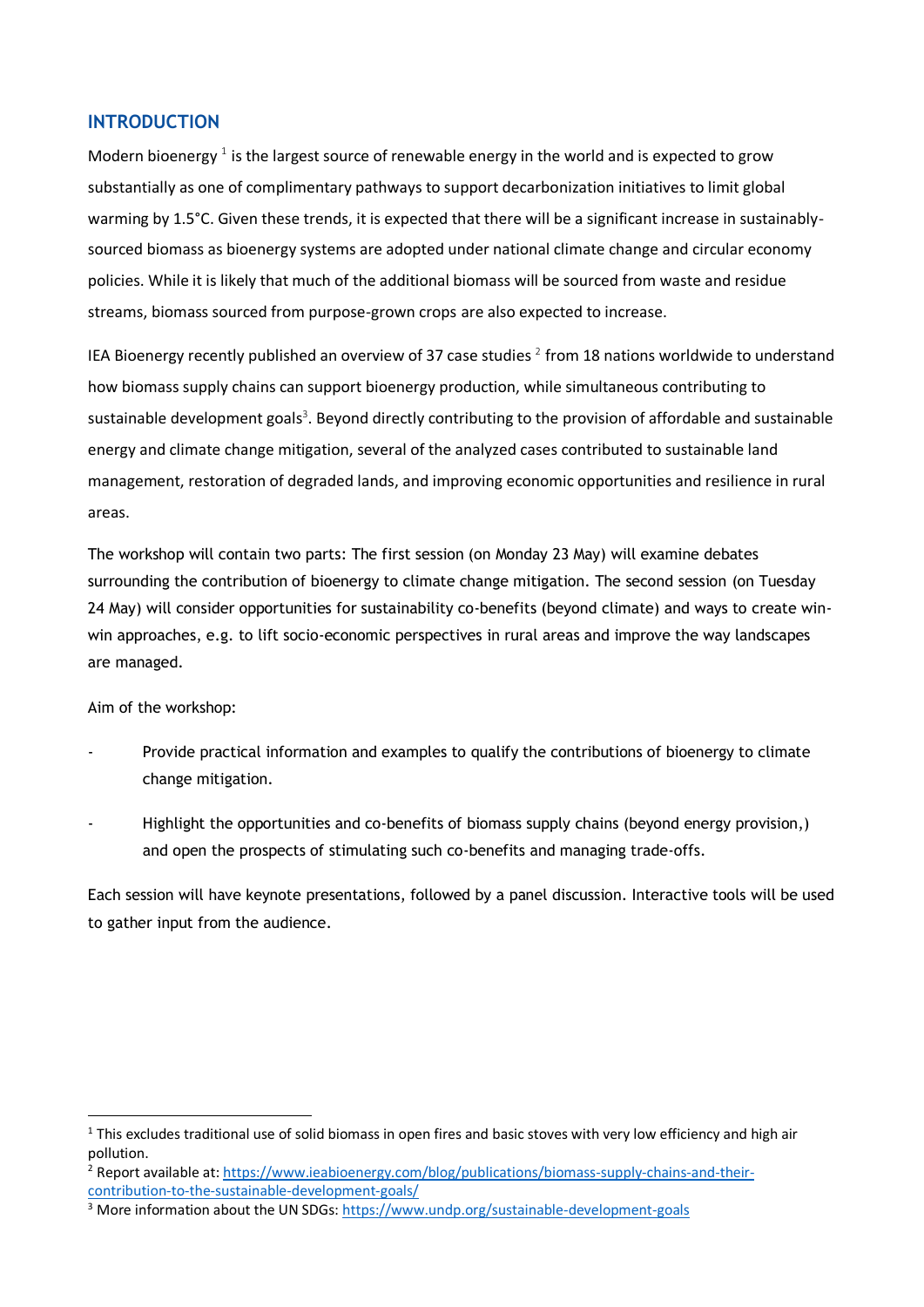#### **PROGRAMME**

#### **Monday 23 May 2022**

| 16.00 CEST<br>Session 1: Bioenergy and climate change mitigation                                                                                                        |
|-------------------------------------------------------------------------------------------------------------------------------------------------------------------------|
| Moderators: Jim Spaeth, US Department of Energy ; Paolo Frankl, International Energy Agency (IEA)                                                                       |
| Presentations:                                                                                                                                                          |
| Andy Reisinger, IPCC Vice-chair WG III: IPCC Climate Change 2022 WG III report (mitigation): some<br>$\overline{\phantom{a}}$<br>key findings and the role of bioenergy |
| Sabine Fuss, Mercator Research Institute on Global Commons and Climate Change (MCC): Necessity<br>$\overline{\phantom{a}}$<br>and regulatory options for CO2 withdrawal |
| Florian Kraxner, IIASA: Sustainable boreal forest management - challenges and opportunities for<br>$\overline{\phantom{a}}$<br>climate change mitigation                |
| Annette Cowie, NSW Department of Primary Industries   Agriculture - Australia: Key determinants of<br>$\overline{\phantom{a}}$<br>the climate effects of bioenergy      |
| Moderated panel discussion                                                                                                                                              |
| 18.30 CEST<br>End of session 1 of the workshop                                                                                                                          |
|                                                                                                                                                                         |

#### **Tuesday 24 May 2022**

13.00 CEST **Session 2: Sustainability co-benefits of bioenergy beyond climate**

Moderators: Michela Morese, Global Bioenergy Partnership (GBEP), Maria Murmis, Ministry of Agriculture (Argentina)

*Presentations:*

- **Olivier Dubois**, FAO: *Linkages between Sustainable Bioenergy and SDGs*
- **Constance Miller**, Global Bioenergy Partnership (GBEP): *examples of bioenergy contributing to rural development and land restoration in developing countries*
- **Bah Saho**, Ecowas Centre for Renewable Energy & Energy Efficiency (ECREEE): *Co-benefits of Bioenergy in the ECOWAS region (West Africa)*
- **Eduardo Trigo**, Inter-American Institute for Cooperation on Agriculture (IICA): *Bioeconomy supporting rural development in Latin America*
- **Blas Mola-Yudego**, University of Eastern Finland: *Integration of bioenergy crops in agricultural landscapes to provide ecosystem services*
- **Bruno Gagnon**, Natural Resources Canada & **Jean Blair**, Dalhousie University: *Biomass supply chains and their contributions to the Sustainable Development Goals*

*Moderated panel discussion*

15.30 CEST Closure of the workshop